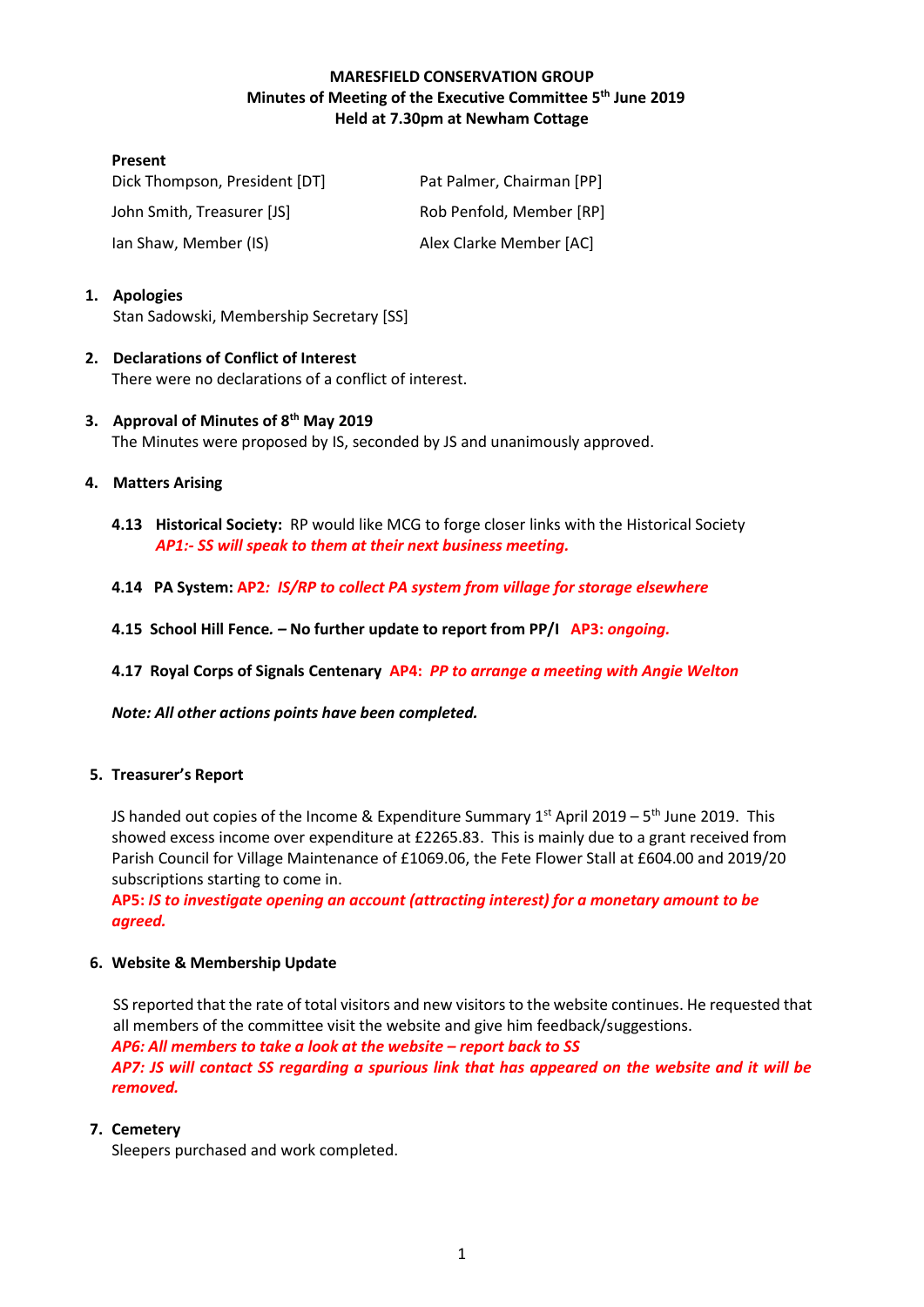### **8. Victorian Lights**

Work due to begin in August. The electrician has been informed and he has agreed to laisse with the blacksmith regarding time scale.

It was previously agreed that we should approach a garden solar installation company to give us suggestions regarding the power required for the lamp situated at the church.

The noticeboard at the church would not be a suitable fixing point for a solar panel but there is a potentially good position on a nearby tree.

It was suggested that the plaque on the lamp, by the recreation ground, should also be cleaned/restored and, if possible be put back in a better visual position.

*AP8: IS to contact solar installation company. AP9: IS to speak to blacksmith regarding the plaque*

# **9. Benches at Bonners**

One bench has already removed from site, repaired/painted and returned to the school.

Three multi-coloured small plastic picnic benches, seating 4-6 and priced each £330 net (not incl. VAT) have been chosen by the school. It was agreed that MCG will fund three of these at the net cost of £940 and also allow for £30 for repairs and paints for some of the existing wooden benches.

*AP10: PP will advise Toni Birkbeck re new benches.*

*AP11: JS will continue to organise repairs on the rest of the wooden benches as and when possible.*

#### **10. Collectors Evening**

A very enjoyable evening with lots of collectors turning up. Had very good feedback from all. All left with copies of AGM Newsletter.

Next year it was decided we should consider giving collectors copies of Standing Order Forms, Gift Aid Forms, Sorry I Missed Forms and a list for collecting email/telephone addresses. Also, for any member, joining 6mths prior to July '20, this should be stated on the form.

*AP12: PP will speak to SS regarding the above.*

#### **11. AGM**

Membership Application Forms, Standing Order Forms, Gift Aid Forms, List for Attendees to sign and Agenda for visitors, all to be available.

Pre typed tickets to collect email/telephone addresses – ballot box to place them in.

A5 leaflet advertising the summer supper will be made up and put on chairs.

#### **AP13:** *PP to arrange the above forms etc.*

*AP14: PP to book the village hall for run-through*

*AP15: SS to bring spare newsletters for invited non-members.*

*AP16: PP Invite Toni Birkbeck and school representatives.*

*AP17: RP to photograph the cemetery gates to show work done.*

*AP18: JS, PP, AC will each bring a bottle of red wine, RP, IS, DT will each bring a bottle of white wine. AP19: AC SS was not at the meeting when this was agreed check if he is happy to contribute a*

### *bottle of white wine. (AC to check)*

*AP20: IS to ensure we have reserve stock of wine (MCG to reimburse any used).*

The purchase of refreshment (other than wine) will be purchased by PP and Carole Wheeler. Carole will serve tea, coffee and biscuits.

#### **12. Summer Supper**

Posters have been produced for advertising the event around the village made for putting up around the village.

Carole has arranged for helpers to wash up.

 Help will be needed to put up tables, chairs, to lay tables and to put up bunting. Glasses will be needed for each table setting. Ann Seigne has offered to do table decorations. Committee members will provide desserts.

*AP21: IS will sort out the wine glasses AP22: PP will check the cost of helpers for washing up with Carole Wheeler*